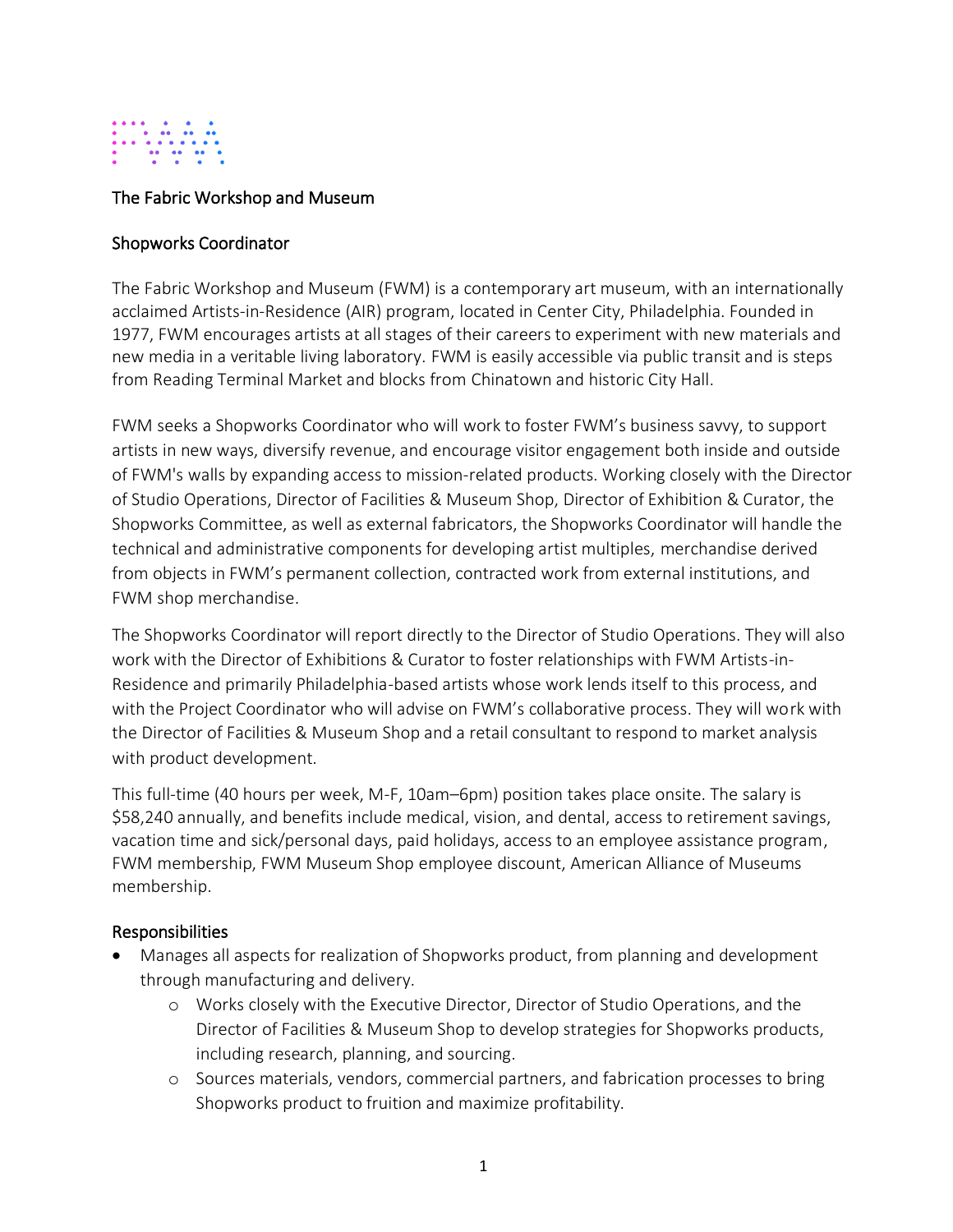- o Works with Executive Director and Director of Studio Operations to create and adhere to budgets and communicates with Finance department as necessary.
- o Communicates updates on Shopworks to the Director of Studio Operations, Executive Director, Director of Facilities & Museum Shop, and Curator, and across other departments.
- Works with Curator and Registrar to identify artworks that can be commercially licensed from FWM's permanent collection.
- Serves as liaison for revenue-generating projects that involve the FWM Studio.
- Translates analytics, sales data, and market research to ensure production of commercially viable work.
- Creates Shopworks budgets and production and delivery calendars, coordinating with Studio, Exhibitions, Museum Shop, and Finance departments.
- Orders and tracks all materials.
- Communicates with and manages vendors, contractors, and manufacturers.
- Coordinates photoshoots, videos, and graphics with Communications Manager.
- Develops calendar with Communications Manager for marketing products, including progress and product content and media to build brand buzz.
- Participates in Studio-wide and Museum-wide planning processes, as appropriate and as assigned by Supervisor.
- Manages Studio contractors, interns, and apprentices.
- Maintains cleanliness of studio facilities and conducts general maintenance and repairs.
- Supports adherence to organizational mission in all activities, which is informed by extensive knowledge of FWM's institutional history, including past projects, as well as emerging trends in the field.
- Attends and assists at FWM special events, programs, and meetings.
- Performs other related duties as assigned by Supervisor.

# Qualifications

- BA or equivalent years' experience required, MA is a plus.
- Minimum of 4 years' demonstrated history of leading and managing development and production of product, from conception through implementation.
- Knowledge of contemporary artists and practices is a requirement.
- Creative problem-solver and resourceful; must be able to research and source new supplies and industry partners.
- Excellent oral and written communication skills.
- Strong organizational skills with an attention to detail; capable of multi-tasking and meeting tight deadlines.
- Ability to compile, analyze, and report project results along with forwarding plan projections and updates; keep and organize records of projects.
- Ability to manage multiple projects effectively.
- Diligent and persistent in follow-up and completion of multiple projects by monitoring each participating department and staff, including apprentices and contractors.
- Self-motivated, flexible, and dedicated.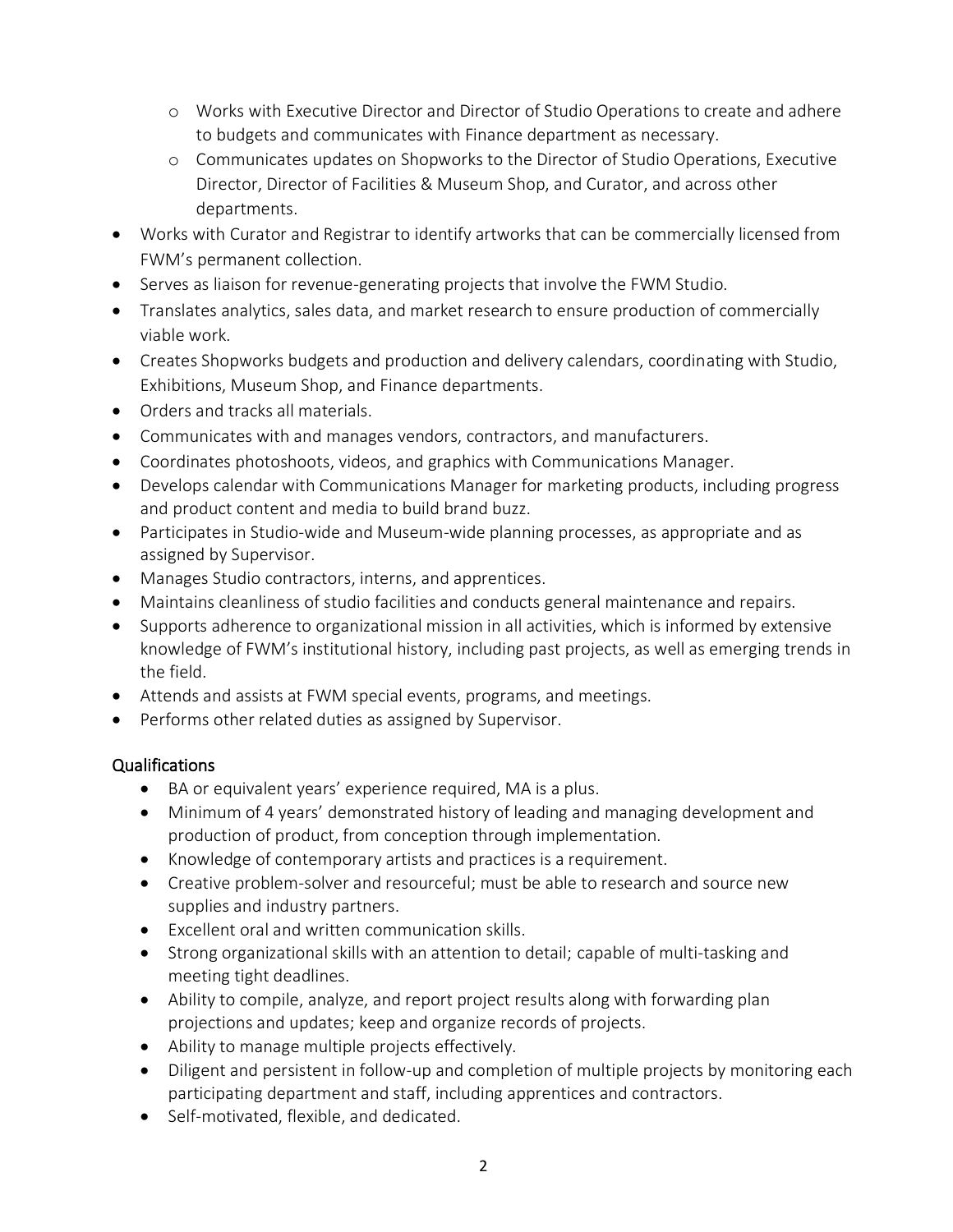- Ability to work independently and collaboratively.
- Knowledge of Microsoft Office is a must, Adobe Creative Suite and digital imaging is a plus.

To perform this job successfully, an individual must be able to perform each essential job duty satisfactorily. Reasonable accommodations may be made to enable qualified individuals with disabilities to perform essential job functions.

### Physical Demands and Work Environment

- Continually required to stand
- Frequently required to walk
- Continually required to sit
- Continually required to utilize hand and finger dexterity
- Frequently required to climb, balance, bend, stoop, kneel or crawl
- Continually required to talk or hear
- Continually utilize visual acuity to operate equipment, read technical information, and/or use a keyboard
- Frequently required to lift/push/carry items less up to 50 pounds
- Occasionally exposed to wet and/or humid conditions (non-weather)
- Occasionally work near moving mechanical parts
- Occasionally work in high, precarious places
- Occasionally work around fumes, airborne particles, or toxic chemicals
- Occasionally exposed to outside weather conditions
- Occasionally exposed to loud noise (examples: metal can manufacturing, large earthmoving equipment)

# To Apply

Interested candidates should address a letter of interest, resume and contact information for 3 references to hiring manager Nami Yamamoto, Director of Studio Operations, at [hr@fabricworkshopandmuseum.org.](mailto:hr@fabricworkshopandmuseum.org) Kindly include "Application: Shopworks Coordinator" in the subject line of your email.

After applications are reviewed, selected applicants will be contacted for interviews. If you need assistance, contact Jessi Melcer, Human Resources Manager, at 215-561- 8888 x234 or [hr@fabricworkshopandmuseum.org.](mailto:hr@fabricworkshopandmuseum.org)

### FWM's Commitment

The Fabric Workshop and Museum is an Equal Opportunity Employer (EOE). All qualified applicants will receive consideration for employment without regard to race, color, religion, sex, sexual orientation, gender identity, national origin, disability, or veteran status. FWM's culture embraces diversity within the workplace, and outside, and welcomes all candidates to apply, without fear of discrimination.

In compliance with federal law, all persons hired will be required to verify identity and eligibility to work in the United States and to complete the required employment eligibility verification